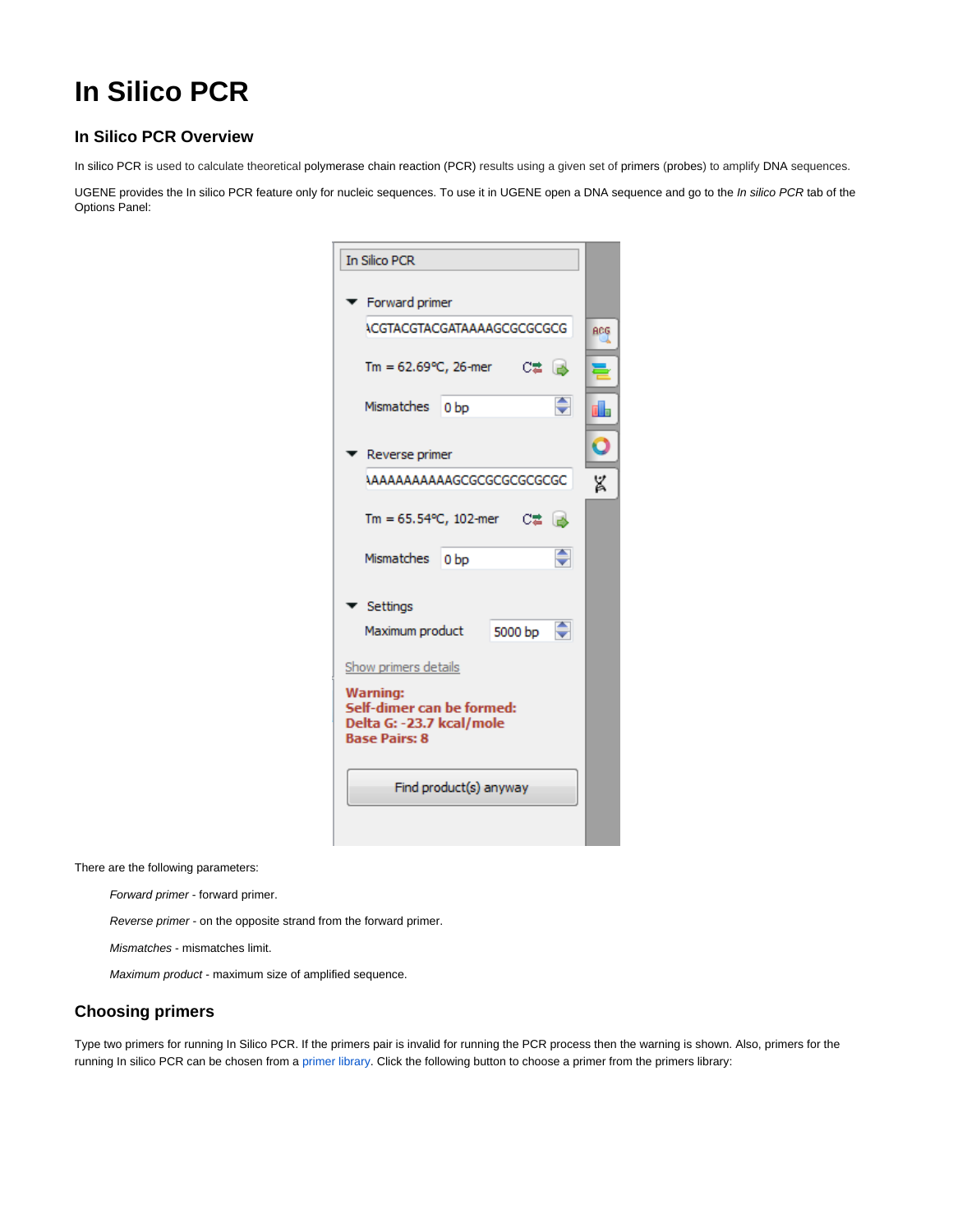| $\blacktriangleright$ Forward primer |                                   |  |  |
|--------------------------------------|-----------------------------------|--|--|
|                                      | <b>ACACACGTACTGACAGTCAGCATACG</b> |  |  |
| Tm = $61.39^{\circ}$ C, 28-mer       |                                   |  |  |
| Mismatches                           | 7 <sub>bp</sub>                   |  |  |

The following dialog will appear:

| Name   | GC-content (%) | Tm $(C)$ | Length (bp) | Sequence       |
|--------|----------------|----------|-------------|----------------|
| Primer | 22.22          | 22       | 9           | AAAAAACGT      |
|        |                | Choose   |             | Cancel<br>Help |

The table consists of the following columns: name, GC-content (%), Tm, Length (bp) and sequence. Select primer in the table and click the Choose button.

Click the Reverse-complement button for making a primer sequence reverse-complement:

| <b>In Silico PCR</b> |                                      |  |  |  |
|----------------------|--------------------------------------|--|--|--|
|                      | $\blacktriangleright$ Forward primer |  |  |  |
|                      | <b>ACACACGTACTGACAGTCAGCATACG</b>    |  |  |  |
|                      | Tm = $61.39^{\circ}$ C, 28-mer       |  |  |  |

Click Show primers details for seeing [statistic details](https://ugene.unipro.ru/wiki/display/UUOUM15/Primers+Details) about primers.

When you run the process, the predicted PCR products appear in the products table.

## **Products table**

There are three columns in the table:

- region of product in the sequence
- product length
- preferred annealing temperature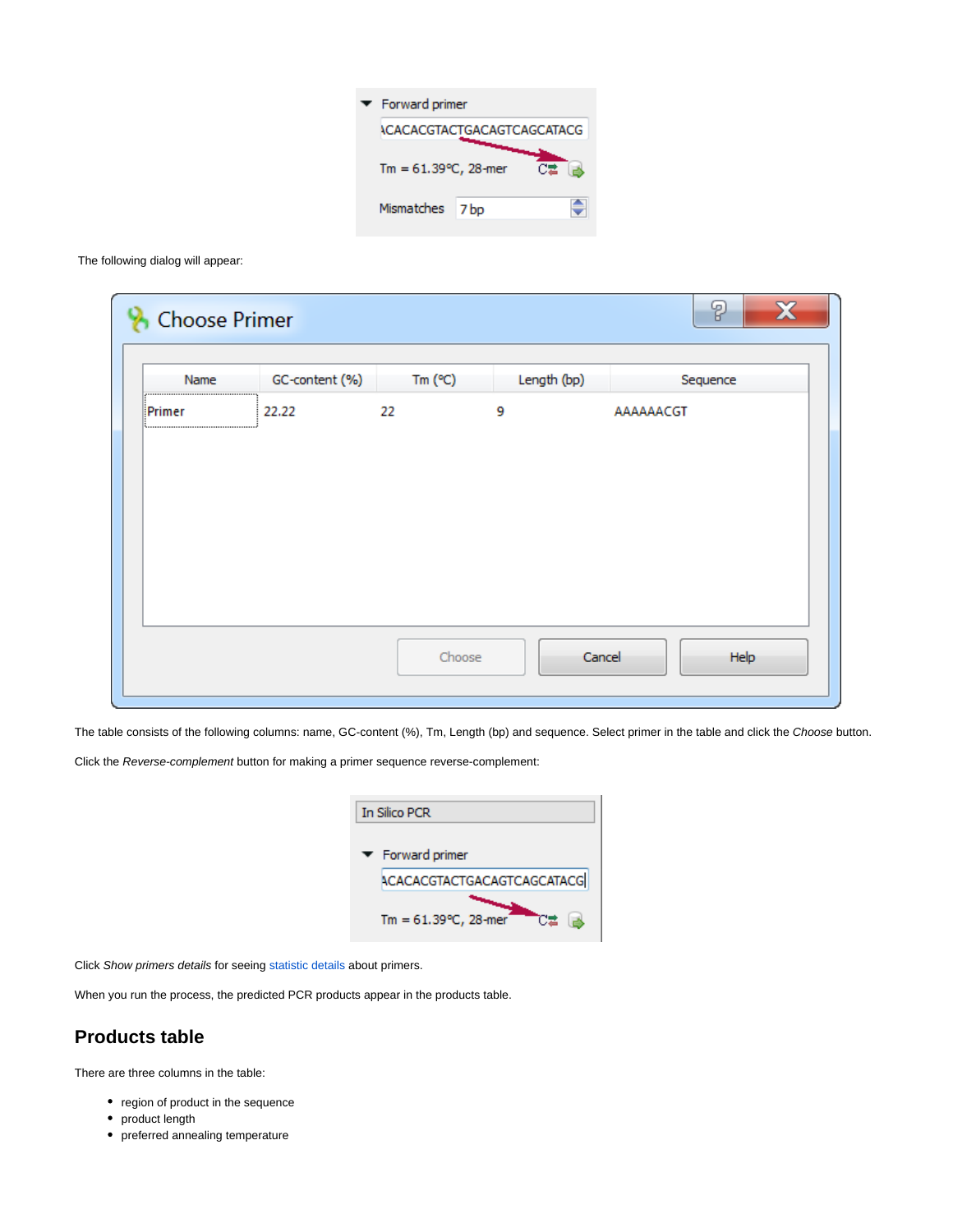Click the product for navigating to its region in the sequence.

Click the Extract product(s) button for exporting a product(s) in a file or use double click for that.